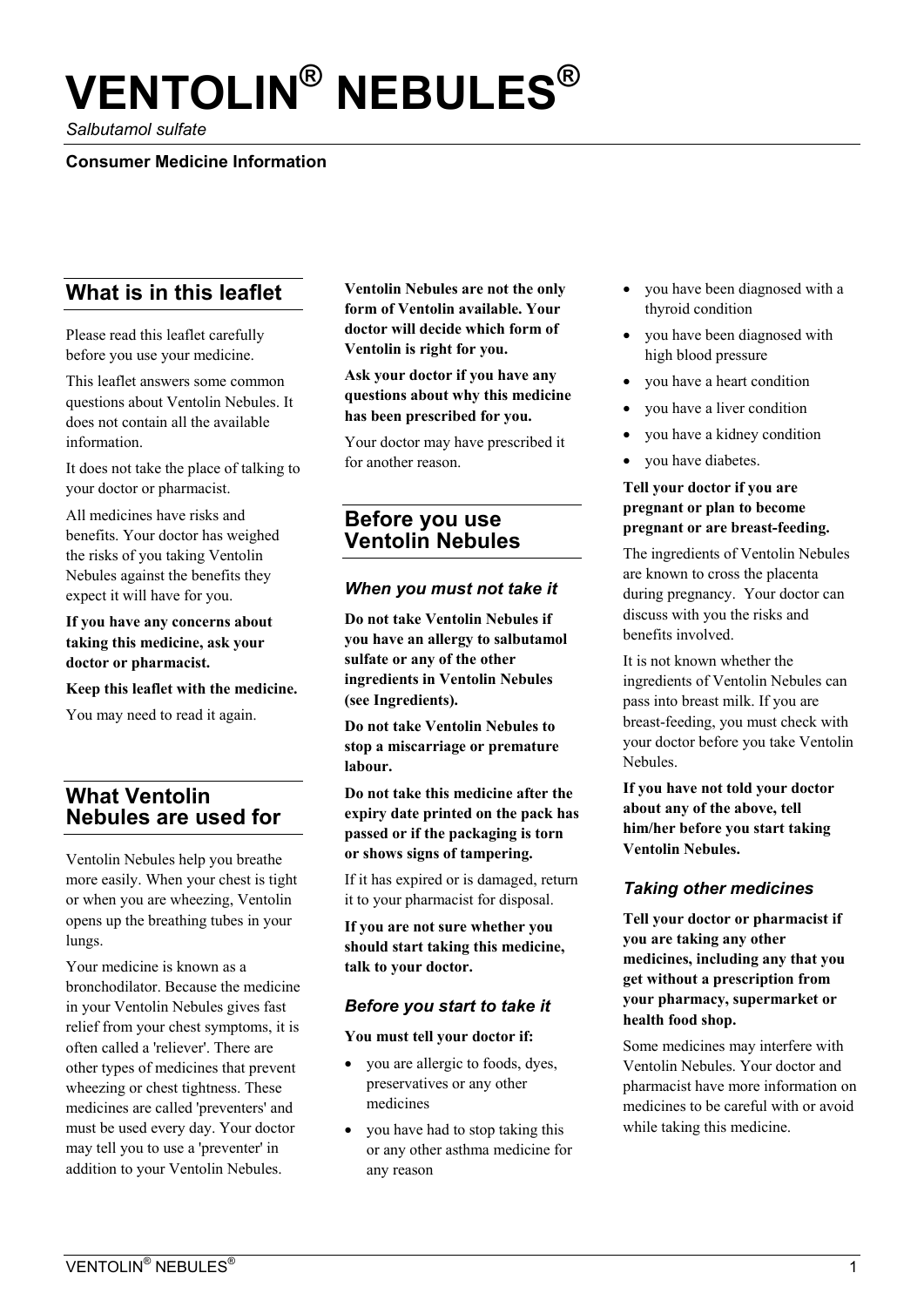# **How to take Ventolin Nebules**

**Follow all directions given to you by your doctor or pharmacist carefully.** 

They may differ from the information contained in this leaflet.

**If you do not understand the instructions on the box, ask your doctor or pharmacist for help.** 

## *How much to take*

Take Ventolin Nebules as directed by your doctor or pharmacist. The pharmacist's label will usually tell you how many Ventolin Nebules should be taken. If you are not sure, ask your doctor or pharmacist.

Adults: one 5 mg Nebule via nebuliser every 4-6 hours as necessary.

Children (4-12 years): one 2.5 mg Nebule via nebuliser every 4-6 hours as necessary.

Initial doses in the elderly may be lower than the recommended adult dose.

If your condition suddenly gets worse, your doctor may tell you to increase your dose.

## *How to take it*

#### **Ventolin Nebules must only be used by inhalation from a nebuliser and must not be injected or swallowed.**

The nebuliser produces a fine mist which you breathe in through a face mask or a mouthpiece. Make sure you know how to use it properly. If you have problems ask your doctor or pharmacist.

#### **Do not let the liquid, or the mist produced by the nebuliser get into your eyes.**

You can wear glasses or goggles to protect them.

Use your nebuliser in a well ventilated room as some of the mist will be released into the air and may be breathed in by others.

#### **Any solution remaining in the nebuliser should be discarded after use.**

# *How long to take it*

Your doctor will decide how often and for how long you have to take Ventolin Nebules. The pharmacist's label will usually tell you how often to take Ventolin Nebules. If you are not sure, ask your doctor or pharmacist.

**Do not stop taking Ventolin Nebules, or change the dose without first checking with your doctor.** 

## *If you forget to take it*

**Do not take an extra dose to make up for a missed dose. This may increase the chance of you getting unwanted side effects.** 

Just take your next dose at the usual time. If you become wheezy or develop other symptoms of an asthma attack you may need to take your next dose earlier.

**If you are not sure what to do, ask your doctor or pharmacist.** 

**If you have trouble remembering to take your medicine, ask your pharmacist for some hints.** 

## *If you take too much (overdose)*

**Immediately telephone your doctor or the Poisons Information Centre (In Australia call 13 11 26) for advice, or go to Accident and Emergency at the nearest hospital, if you think that you or anyone else may have taken too many Ventolin Nebules. Do this even if there are no signs of discomfort or poisoning.** 

You may need urgent medical attention.

Symptoms of an overdose may include:

- rapid heart beat
- significant muscle tremor

increased acid in the blood, which may cause an increased rate of breathing.

# **While you are using Ventolin Nebules**

## *Things you must do*

**If you are about to be started on any new medicine, remind your doctor or pharmacist that you are taking Ventolin Nebules.** 

**Tell any other doctors, dentists, and pharmacists who treat you that you are taking this medicine.** 

**If you are going to have surgery, tell the surgeon or anaesthetist that you are taking this medicine.** 

It may affect other medicines used during surgery.

**If you become pregnant while taking this medicine, tell your doctor immediately.** 

**If you are about to have any blood tests, tell your doctor that you are taking this medicine.** 

It may interfere with the results of some tests.

**Keep all of your doctor's appointments so that your progress can be checked.** 

**If your Ventolin Nebules do not help your breathing as much as usual, tell your doctor as soon as possible.** 

**If the effect of your Ventolin Nebules does not last as long as usual, tell your doctor as soon as possible.** 

These may be signs that your chest condition is getting worse.

If your Ventolin Nebules are not having the same effect as before, your doctor may decide to prescribe other forms of Ventolin, or another medicine, for you to use.

This medicine is only one part of a general plan to help you manage your asthma or other chest condition. You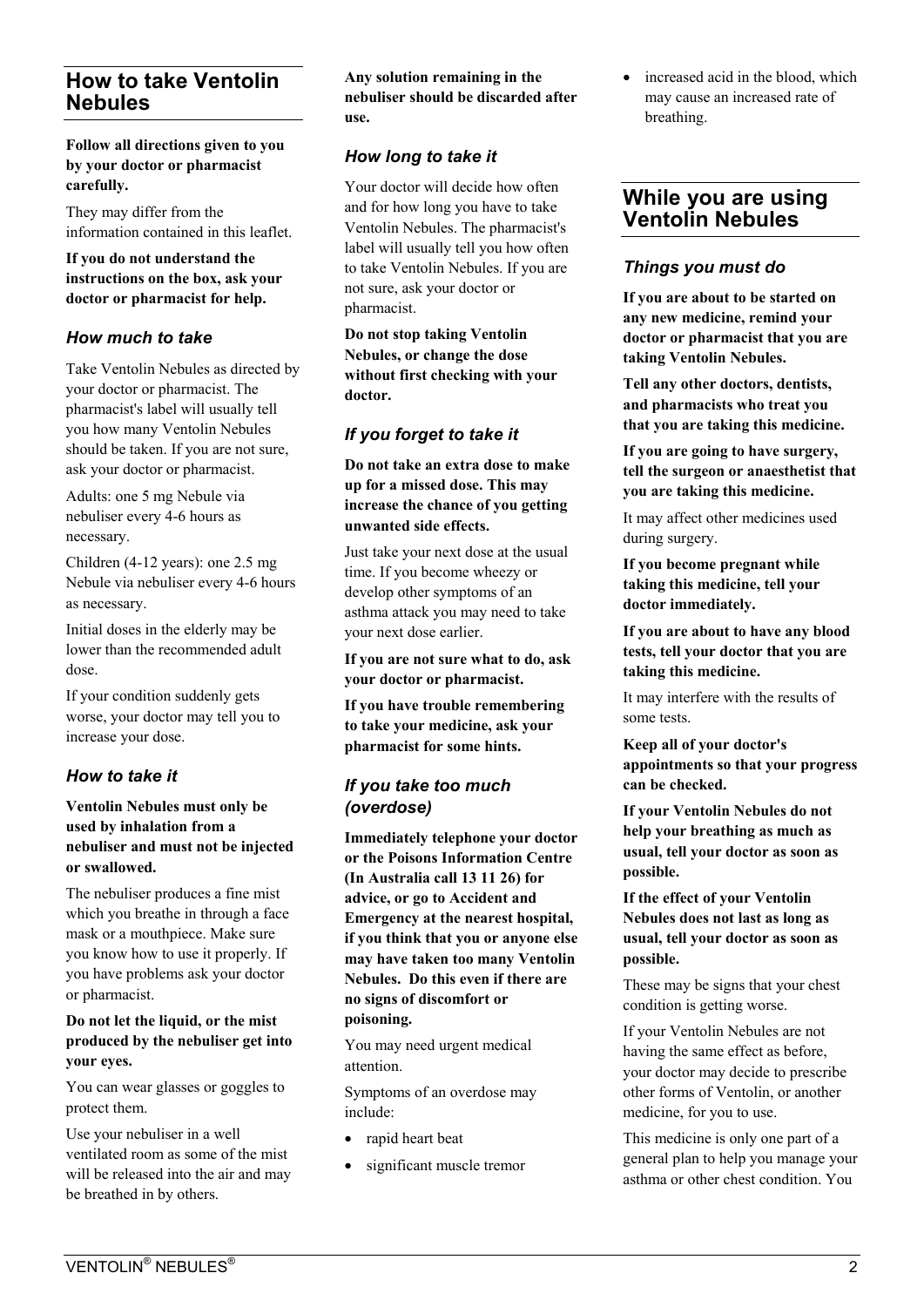should discuss this plan with your doctor. Ask your doctor to check your treatment regularly.

# *Things you must not do*

**Do not take Ventolin Nebules to treat any other complaints unless your doctor tells you to.** 

**Do not give your medicine to anyone else, even if they have the same condition as you.** 

**Do not stop taking your medicine or lower the dosage without checking with your doctor.** 

If you stop taking it suddenly, your condition may worsen or you may have unwanted side effects.

# **Side effects**

#### **Tell your doctor or pharmacist as soon as possible if you do not feel well while you are taking Ventolin Nebules.**

Like other medicines Ventolin Nebules may have unwanted side effects in a few people. Sometimes they are serious, most of the time they are not. You may need medical attention if you get some of the side effects.

**Do not be alarmed by the following lists of side effects. You may not experience any of them.** 

**Ask your doctor or pharmacist to answer any questions you may have.** 

**Tell your doctor or pharmacist if you notice any of the following side effects and they worry you.** 

Common side effects:

- headache
- nausea
- shaky or tense feeling
- irregular or fast heart beat
- 'warm' feeling or flushing. Rare side effects:
- mouth and throat irritation
- muscle cramps

• restlessness in children.

Very rare side effects:

• feeling unusually active, such as restlessness and excitability.

**If your breathing or wheezing gets worse straight after taking this medicine, stop using it immediately, and tell your doctor immediately.** 

If available, try a different fast-acting asthma medicine as soon as possible.

#### **If any of the following happen, tell your doctor immediately or go to Accident and Emergency at your nearest hospital.**

Allergic reactions have been very rarely reported. These symptoms may include a skin rash, angioedema (sudden swelling under the skin) or a faint or dizzy feeling.

Other side effects not listed above may also occur in some people.

Some of these side effects such as changes to blood potassium levels have been seen rarely and can only be found when your doctor does tests from time to time to check your progress.

# **After using Ventolin Nebules**

#### *Storage*

**Keep your Nebules in the pack until it is time to take them.** 

If you take the Nebules out of the pack they may not keep well.

**Store Ventolin Nebules below 30°C. Protect from light. Once the Nebules are removed from the foil overwrap, use within three months.** 

**Do not store Ventolin Nebules or any other medicine in the bathroom or near a sink. Do not leave it on a window sill or in the car.** 

Heat and dampness can destroy some medicines.

#### **Keep it where children cannot reach it.**

A locked cupboard at least one-and-a half metres above the ground is a good place to store medicines.

# *Disposal*

**If your doctor tells you to stop taking this medicine or the expiry date has passed, ask your pharmacist what to do with any medicine that is left over.** 

# **Product description**

#### *What it looks like*

Ventolin Nebules are plastic containers that contain a liquid.

Ventolin Nebules are supplied in packs of 20, arranged as four individually foil overwrapped pouches containing five Nebules linked together.

## *Ingredients*

Ventolin Nebules contain the active ingredient salbutamol sulfate.

Each 2.5 mL Nebule (0.1%) contains 2.5 mg of salbutamol (as salbutamol sulfate)

Each 2.5 mL Nebule (0.2%) contains 5 mg of salbutamol (as salbutamol sulfate)

The liquid in your Ventolin Nebules also contains sodium chloride, sulfuric acid and water.

Ventolin Nebules do not contain a preservative.

## *Supplier*

Ventolin Nebules are supplied in Australia by:

GlaxoSmithKline Australia Pty Ltd Level 4, 436 Johnston Street Abbotsford Victoria 3067 Australia